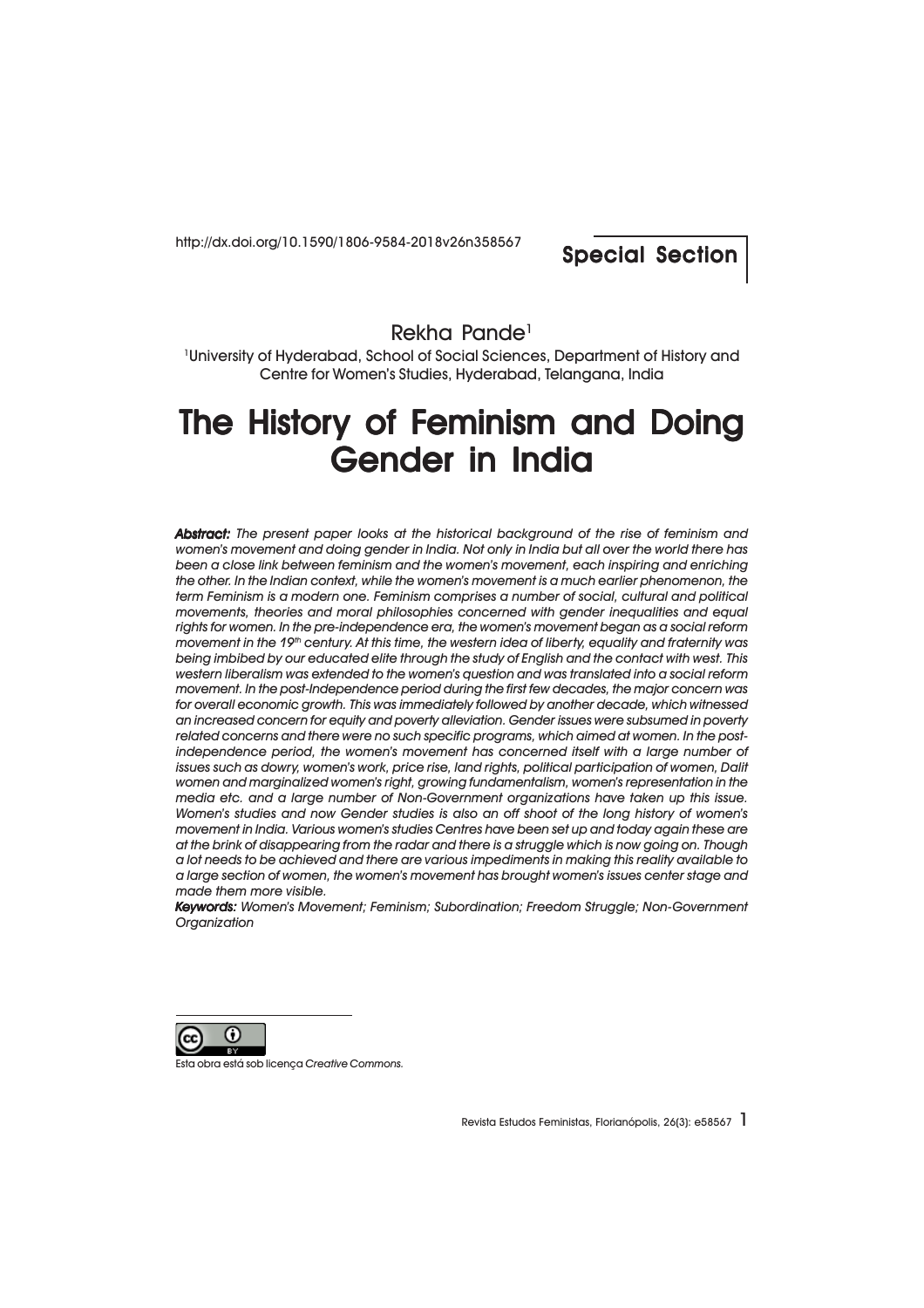The present paper looks at the historical background of the rise of feminism and women's movement and what doing gender has entailed in the Indian context. Not only in India but all over the world there has been a close link between these three, each inspiring and enriching the other. In the Indian context, while the women's movement is a much earlier phenomenon, the term Feminism is a modern one. Feminism comprises a number of social, cultural and political movements, theories and moral philosophies concerned with gender inequalities and equal rights for women. Any basic definition of Feminism or Feminisms can start with the assertion that at the center of feminism is the concerns for women's subordinate status in society and with the discrimination encountered by women because of their sex. Furthermore, feminists call for changes in the social, economic, political or cultural order to reduce and eventually overcome this discrimination against women and creation of an equitable society in which gender justice is achieved. This has been achieved throughout the world through movements and the establishment of Institutions. India has had both.

While the women's movement is a much earlier phenomenon, the term Feminism is a modern one. This term seems to have been first used in 1871 in a French medical text to describe a cessation in development of the sexual organs and characteristics in male patients who are perceived as suffering from "feminization" of their bodies (Geneviève FRAISSE, 2002 [1995]). The term was then picked up by Alexander Dumas, a French writer, republican and anti-Feminist to describe women who behaved in a supposedly masculine way. The term became widely used in the mid 19<sup>th</sup> century when the Women's right movement emerged in the United States of America with the Seneca Falls Convention of 1848. This was followed by the writings of Elizabeth Cady Stanton and Mary Wollstonecraft, who questioned many injustices met out to women. Hence the term Feminism emerged long after the women started questioning their inferior status and demanding an amelioration of their social position. Many groups were not comfortable with the use of the term feminist and did not identify their struggle for women's right with this term. Many believed that Feminism betrayed its anticapitalist roots in favor of identity politics: it failed when the focus shifted "from society to the individual." It was argued that what was once collective action and a shared vision for how women might work and live in the world gave way to a focus on individual history and achievement, and an unwillingness to share space with people with different opinions, worldviews, and histories (Jessa CRISPIN, 2017). The same kind of arguments against the use of the term feminism was made in India too (Madhu KISHWAR, 1999). Today feminist as a term is understood to denote the political stance of someone committed to changing the social position of women.

Feminism comprises a number of social, cultural and political movements, theories and moral philosophies concerned with gender inequalities and equal rights for women. One can clearly see the history of feminism as consisting of three waves. The apparent pattern of rise and fall of feminism over time has led to the wave analogy, the peaks and troughs of the feminist movement are characterized as following the motion of tidal waters, with its ongoing cycle of gradual swelling, eventual cresting and final subsiding (Jane PILCHER; Imelda WHELEHAN, 2004, p. 52). The first wave was in the mid nineteenth and early twentieth centuries, primarily concerned with gaining equal rights for women, particularly the rights to suffrage. In Britain the Suffragettes campaigned for the women's vote. In 1918 the Representation of the People Act 1918 was passed granting the vote to women over the age of 30 who owned houses. In 1928 this was extended to all women over eighteen (Melanie PHILLIPS, 2004). The second wave was in the 1960s and 1970s when protests were centered around women's inequality not only in the context of women's political rights but in the areas of family, sexuality and work. Second-wave Feminism has existed continuously since then, and continues to coexist with what is termed third-wave Feminism.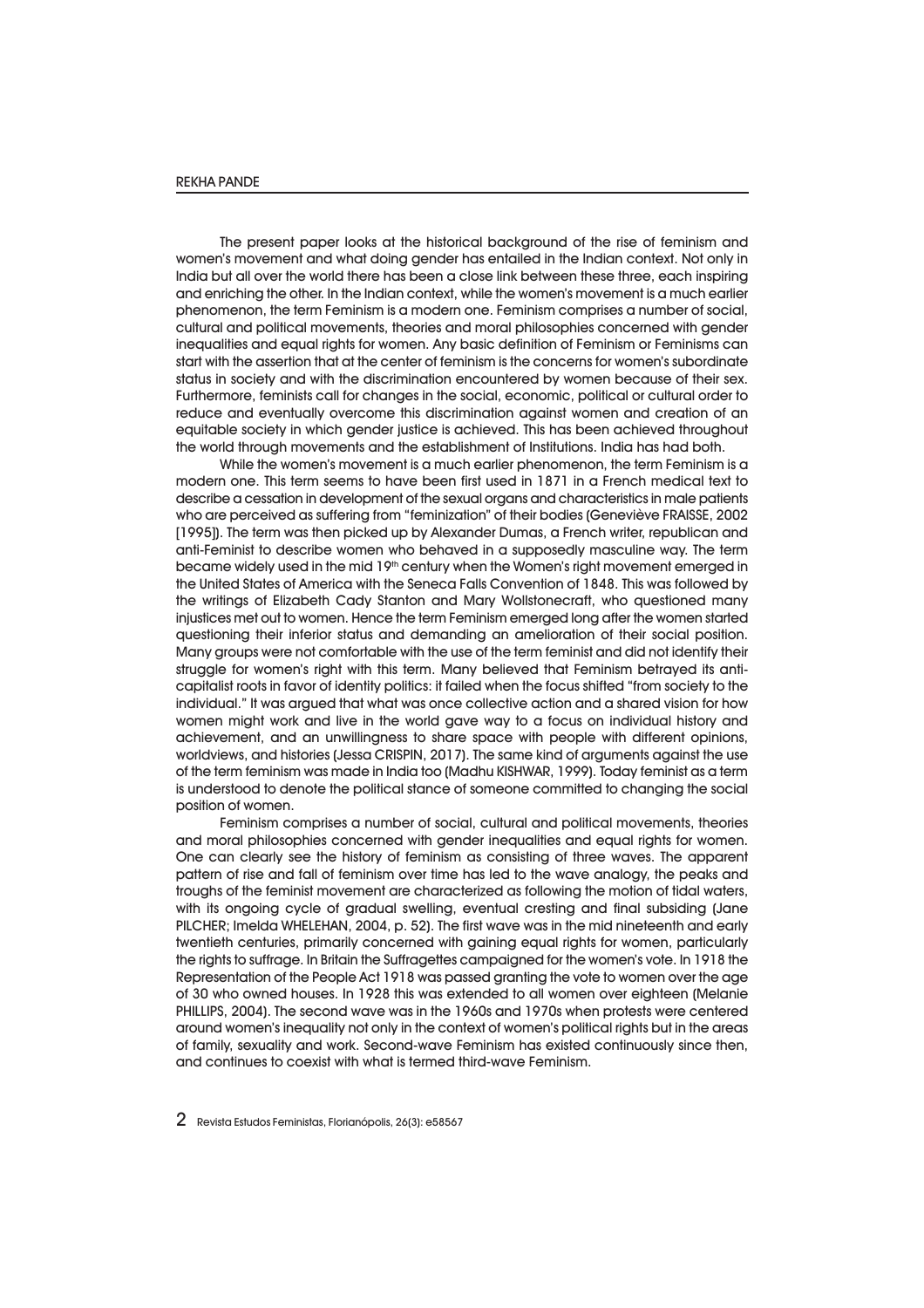The second-wave feminism saw cultural and political inequalities as inextricably linked. The movement encouraged women to understand aspects of their own personal lives as deeply politicized, and reflective of a sexist structure of power. If first-wave feminism focused upon absolute rights such as suffrage, second-wave feminism was largely concerned with other issues of equality, such as the end to discrimination (PHILLIPS, 2004). Carol Hanish (1971), with her essay *The Personal is Political*, coined a slogan that became synonymous with the second-wave and was related to the women's liberation movement (Ellen Carol DU BOIS, 1997).

The third wave of feminism extends from the early 1990s to the present. The movement arose as a response to perceived failures of the second-wave. It was also a response to the backlash against initiatives and movements created by the second-wave. Third-wave feminism seeks to challenge or avoid what it deems the second-wave's "essentialist" definitions of femininity, which (according to them) over-emphasized the experiences of upper middle class white women. A post structuralist interpretation of gender and sexuality is central to much of the third-wave's ideology.

Third-wave feminists often focus on "micro-politics" and challenge the second-wave's paradigm as to what is, or is not, good for females. Post-feminism is a term used to describe a range of viewpoints reacting to feminism. The term was first used in the 1980s to signify a backlash against second-wave feminism. It now denotes a wide range of theories, some of which argue that postmodernism has destabilized the notion of a universal femininity, and take critical approach to previous feminist discourses, including challenges to secondwave ideas (Stacy GILLIS *et al*., 2007). One of the earliest uses of the term was in Susan Bolotin's 1982 article "Voices of the Post-Feminist Generation", published in *New York Times Magazine*. This article was based on a number of interviews with women who largely agreed with the goals of feminism, but did not identify as feminists (Ruth ROSEN, 2000). Some contemporary feminists, like Katha Pollitt, consider feminism to hold simply that "women are people". Views that separate the sexes rather than unite them are considered by these writers to be *sexist* rather than *feminist* (Katha POLLITT, 1995).

Though one talks about the different phases of the feminism, one cannot divide them into watertight compartments and there has been a continuum of thought and activities throughout this period. Feminist theory developed from the feminist movement. It takes a number of forms in researches in a variety of disciplines such as feminist geography, feminist history, feminist literary criticism etc. and the Centre for Women's studies became the nodal centers. In India we can clearly see the link between research, the rise of certain ideologies and social movements.

In the Indian context we can see the rise of feminism and the women's movement in two distinct phases, the pre-independence era and the post-independence era.

We can divide the women's movement into three phases:

- 1. First Phase (1850-1915)
- 2. Second Phase (1915-1947)
- 3. Third Phase (1947-Present).

The third phase can befurther classified into three sub-phases:

- The Period of Accommodation (1947-1960s)b
- The Period of Crisis (1960s-1975)b
- $1975 -$  to date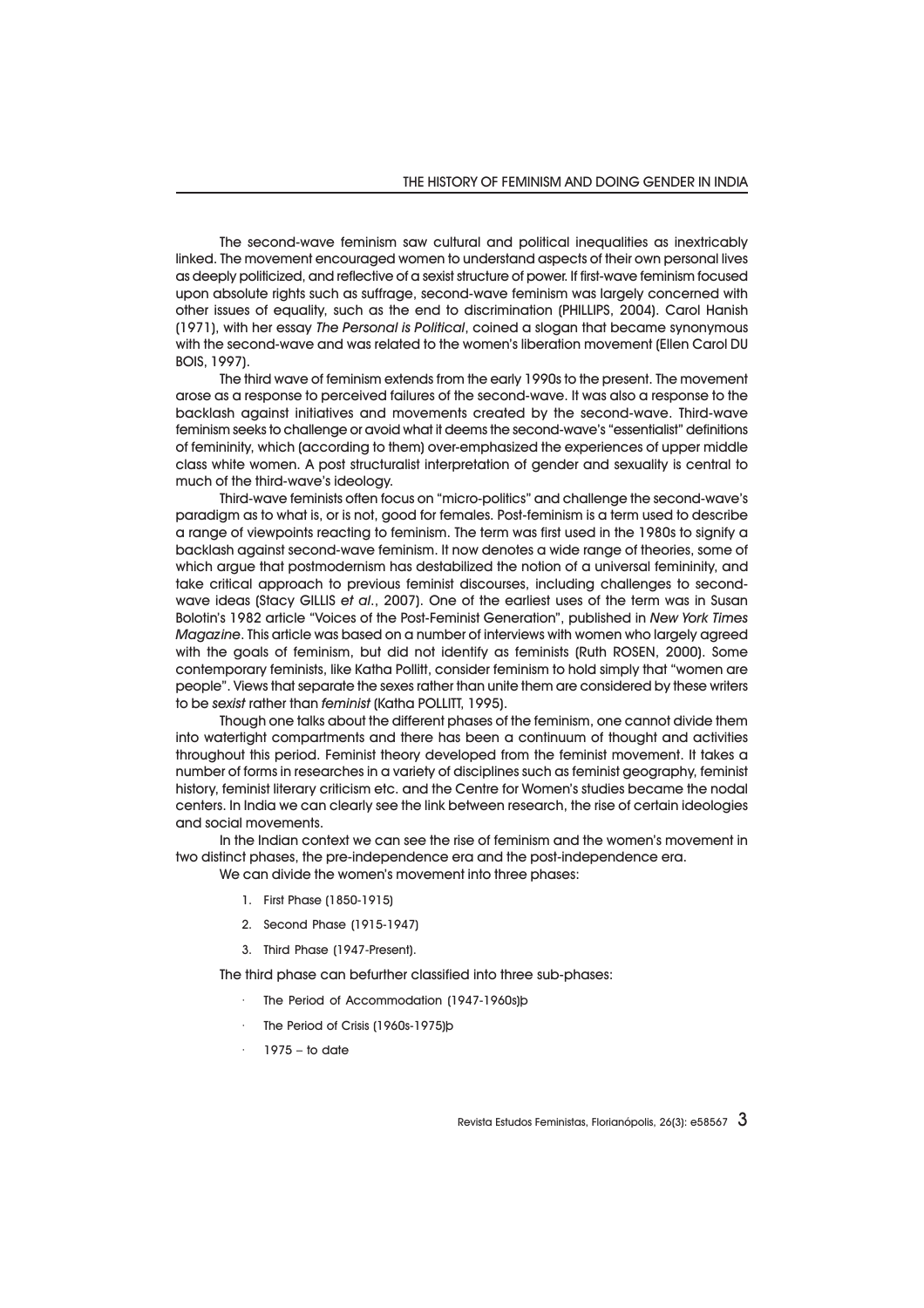#### 1. First Phase (1850-1915)

In the pre-independence era, the Women's Movement began as a social reform movement in the 19<sup>th</sup> century. At this time, the western idea of liberty, equality and fraternity was being imbibed by our educated elite through the study of English and the contact with the West. This western liberalism was extended to the Women's question and was translated into a social reform movement. The reform movements were not homogeneous and varied a lot in terms of the ideas and changes that were to be fostered. They did however share a common concern for rooting out the social evils, partly in response to charges of barbarity from the colonial rulers. This was a period of the hegemonic control and influence of colonial ideology. This was a time of transition, one of the emerging bourgeois society and values of new modes of thought.

The colonial intervention in the  $19<sup>th</sup>$  century was no longer confined only to the market or polity but was intruding into the areas of our culture and society, and this could affect transformation in the social fabric of Indian society. This potential threat was sensed by the Indian intellectual reformer, exposed to western ideas and values. At this juncture, the Indian intellectual reformer, sensitive to the power of colonial domination and responding to the western ideas of rationalism, liberalism and civilized society on one hand, also sought ways and means of resisting this colonial hegemony by resorting to what K. N. Panikkar refers to as Cultural defense (K. N. PANIKKAR, 1975).

This cultural defense resulted in a paradoxical situation. Spurred by new European ideas of rationalism and progress, the reformers tried to create a new society, modern yet rooted in Indian tradition. They began a critical appraisal of Indian society in an attempt to create a new ethos devoid of allovert social aberrations like polytheism, polygamy, casteism, sati, child marriage, illiteracy – all of which they believed were impediments to the progress of women (Rekha PANDE, 2009, p. 27). All the social reformers shared the belief common to many parts of the world in the  $19<sup>th</sup>$  century that no society could progress if its women were backward. To the reformers, the position of Indian women, as it was in the 19<sup>th</sup> century, was abysmally low and hence their efforts were directed at an overall improvement in the status of women through legislation, political action and propagation of education (PANDE, 2015). This was mainly spurred by the first wave feminism of the west and concentrated on basic rights for women.

The social reform movement did not radically challenge the existing patriarchal structure of society or question gender relation. They picked up for reform only those issues which the Britishers were pointing out as evidence of degeneration in the Indian society. Even the women's institutions and organizations that sprang up during this period did not have an independent ideology but only took off from what the men were stating. This is understandable because it was primarily the wives and sisters of the reformers who had initiated the establishment of these organizations. The direction and content of reform as laid down by the reformers was accepted by the women's organizations without any question. As a result, even when women were speaking for themselves they were speaking only the language of the men, defined by male parameters.

Women were seen as passive recipients of a more humanitarian treatment to be given by western educated elite males. There was thus an attempt to reform the women rather than reform the social conditions which opposed them. There were no attempts to alter the power structure and the man-woman relation in society. This was but natural since the change in the status of woman was being sought only within questioning patriarchy itself. The attempt was to create a new Indian woman, truly Indian and yet sufficiently educated and tutored in the 19<sup>th</sup> century values to suit the new emerging society. Thus education for girls was not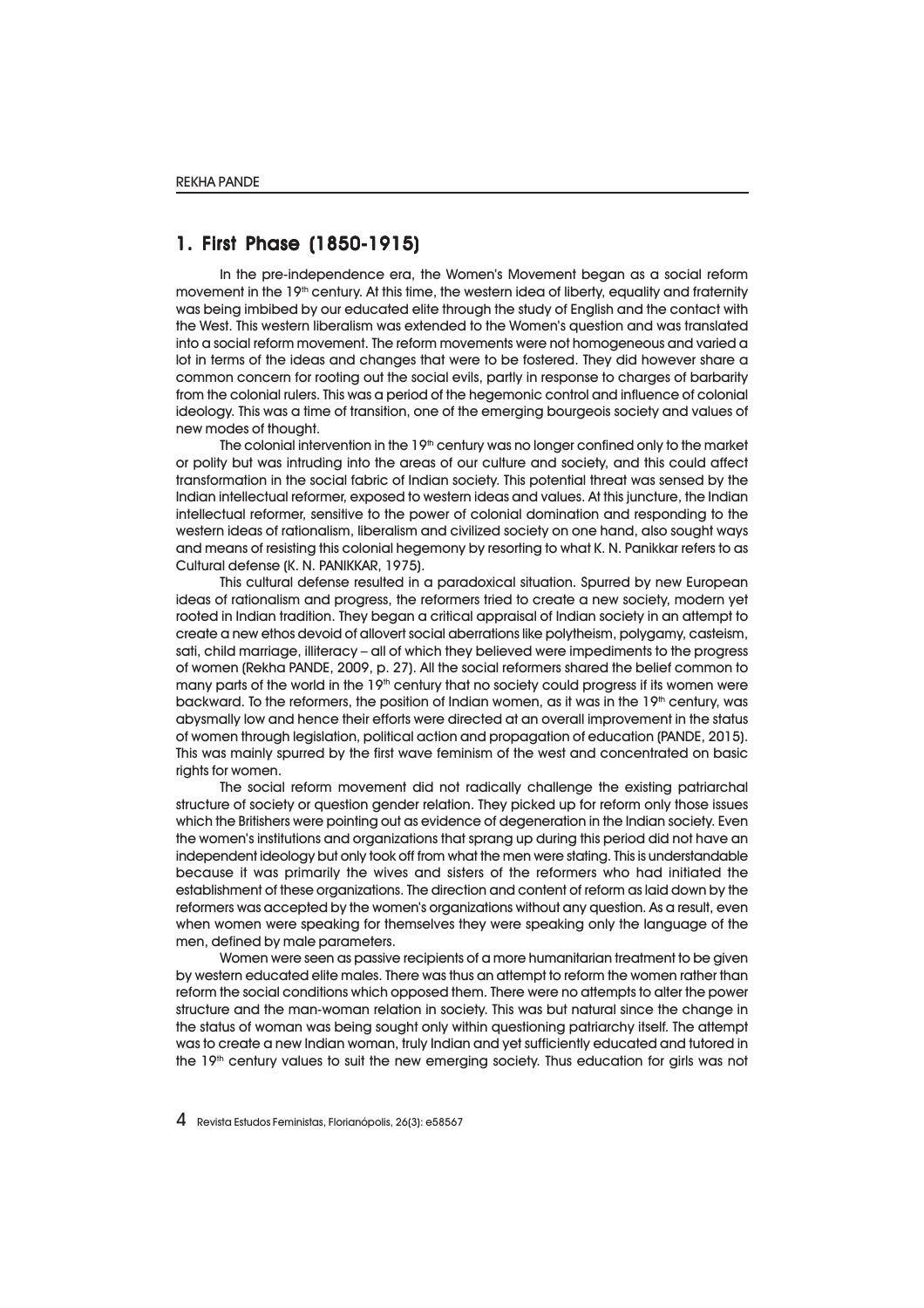meant to equip them to be self-sufficient, independent and emancipated and train them to follow some profession but to be good housewives, the mistress of the home and the hearth (PANDE; J. KAMESHWARI, 1987).

The social reform movement had its own paradox: on the one hand there was a preoccupation with western ideas to emulate, assimilate or reject; on the other hand there was also the element of revivalism or a need to reassert and reinforce a cultural identity distinct from the British colonizers. Besides seeking reforms through legislation, education was seen as an important means of changing women's situation (Geraldine FORBES, 1981). Women's education, which saw its beginnings, now was visualized for creating appropriate wives for the men of the newly emerging westernized elite (Vina MAZUMDAR,1972). Women also joined in struggle against colonialism, but while they were encouraged to participate by leaders like Gandhi, their work in the struggles was just an extension of their domestic work. Very few women were allowed to join the front ranks with men, and the ones that did spoke of the isolation they felt at times (Radha KUMAR, 1993, p. 4). As a form of backlash to these new ideas that colonialism brought to India, women's roles were being pushed to a more traditional way of life. Women traditionally became emblematic of tradition, and the reworking of tradition is largely conducted through debating the rights and status of women in society (Kumkum SANGARI; Vaid SURESH,1989, p. 90). On account of this common view on women, whenever culture is being threatened an immediate response is an enforcement of women to remain in roles that are more traditional.

One is certainly not belittling the contributions of the social reform movement. In spite of its limitations, it cannot be denied that the social reform movement did help in removing prejudices against women's education and provided a secular space for women in the public realm. The only space available to a woman earlier was in the religious sphere and in the ancient period, Buddhism and Jainism provided this space, but women had to choose between this and the family and if they chose religion they had to move out of the families by becoming a part of the *Sangha.* In medieval period the bhakti movement declaring that God dwells in each individual and one could attain God through faith and many of the bhakti saints brought religion to the downtrodden and henceforth marginalized sections of society and women. Bhakti provides women a space and to move out of the daily life of patriarchal control and in the process they get their independence. For all these women bhaktas the rejection of the power of the male figurewhom they were tied to in subordinate relationship became the terrain for struggle, self assertion and alternative seeking. Yet the women saints had to choose between marriage and a life of domesticity and their love of the supreme God (PANDE, 2005a, p. 281-282).

The social reform movement provided a secular space for women in other areas by looking at various issues which were culturally imposed on women by society and making them crippled. Raja Ram Mohan Roy argued that sati was not supported by shastras and was nothing less than female murder. He argued against polygamy and for property rights for women. Ravindra Nath Tagore submitted a memorandum to the Legislative council for the removal of legal disabilities of remarried Hindu widows and the establishment of girl's schools in every suburb of Calcutta. Keshav Chandra Sen was instrumental in getting the Native Marriage Act passed in 1872, which forbade early marriage between boys under 18 and girls under 14; it also forbade polygamy and encouraged widow marriage. It allowed intercaste marriages for those who declared that they did not belong to any recongnized faith. Ishwar Chandra VidyaSagar also was very critical of the system of early marriage and supported literacy for women; many women's organizations also took up these reforms.

Pandita Rama Bai's Sharda Sadan (1892) in Poona, Shri Mahipatramrupramanathashram in Ahmedabad (1892), Shri Zorastrian Mandal in Bombay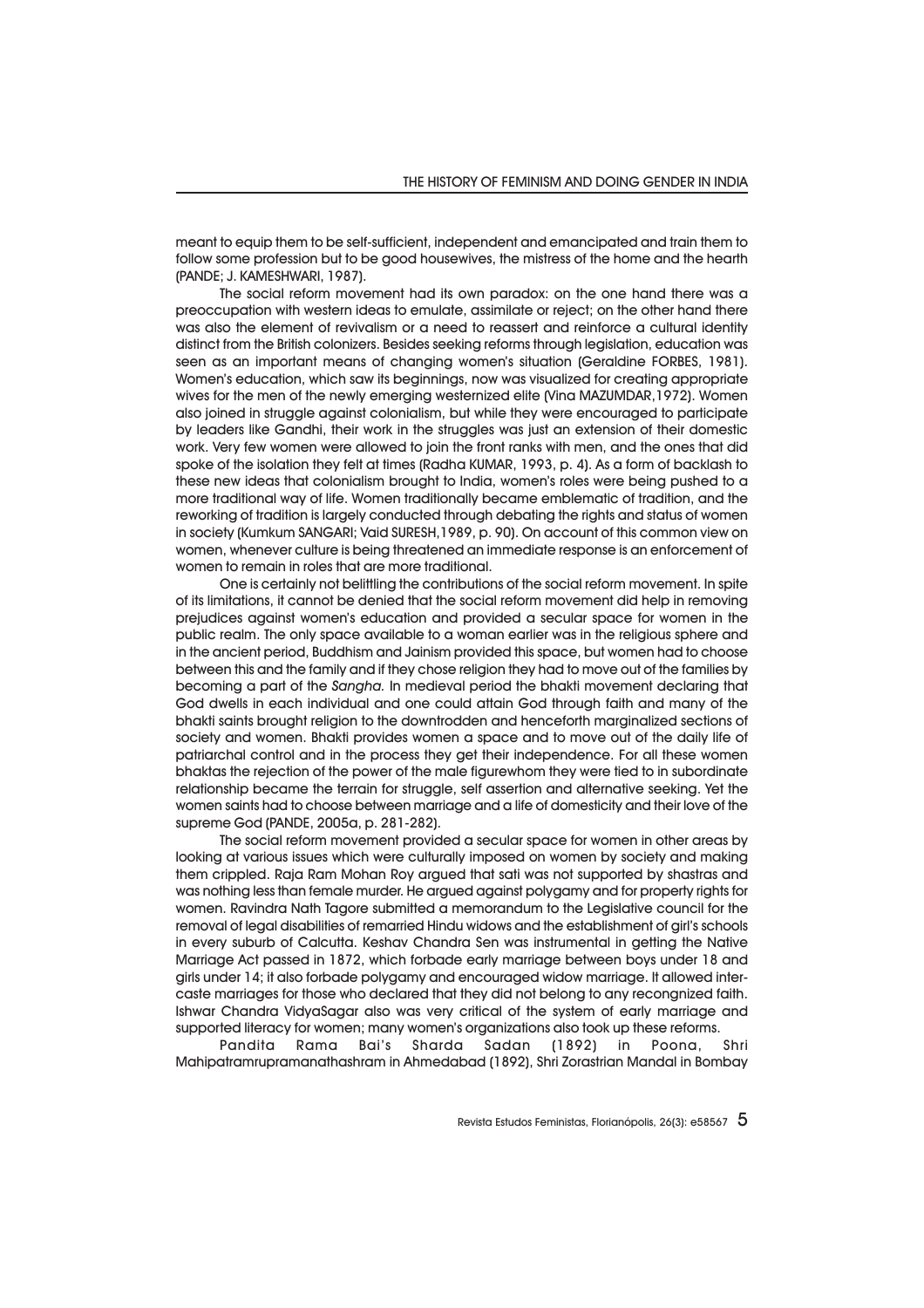(1903), maternity and child welfare league in Baroda (1914), BhaginiSamaj in Poona (1916) all were established and worked with the particular objective of improving the lot of women and removing the various ills in society. These regional organizations were followed by national organizations like Women's Indian Association (1917), the National Council of Women in India (1920), All India Women's Conference (1926) which went on to organize 12 women's conferences till 1937 and Federation of University Women in India (1920), with the sole objective of stimulating the interests of women in civic and public life and the removal of disabilities of women whether legal, economic or social and the promotion of social; civil, moral and educational welfare of women and children (FORBES, 2000).

## 2. Second Phase (1915-1947)

The second phase saw the birth of three major organizations: Women's India Association(WIA), National Council of Women in India (NCWI) and All India Women's Conference (AIWC). All these organizations were formed by women in between 1917 and 1927 after WorldWarI. During this period struggle against colonial rule intensified. Nationalism became the pre-eminent cause. Gandhi legitimized and expanded Indian women's public activities by initiating them into the non-violent civil disobedience movement against the Raj.In the decades that followed, women showed active participation in freedom movement paving the way for some women only organizations. There were organizations by women like Saraladevi, who set up the Bharat Stree Mahamandal. It met for the first time in Allahabad in 1910.Soon many branches in Delhi, Lahore, Karachi, Amritsar, and Hyderabad were set up and it addressed many problems including Purdah, which to them was a stumbling block to accept female education.

When Mohandas Karamchand Gandhi came on the political scene, he could draw in a large number of women to the political arena by giving a very broad meaning of *swaraj,* and helping them find dignity in public life and a new place in the national mainstream. His views on many issues installed a new confidence among women and a consciousness that they could fight against oppression. As a result, a large number of women joined the civil disobedience movement during the thirties. Besides Sarojini Naidu and Kamala Devi Chattopadhyay, there were thousands of other who were now readily participating in the freedom struggle. In 1931 the picketing Board in collaboration with Bengal Provincial Congress Committee was started to popularize the home industries, especially the spinning and weaving of khadi. Punjab saw the inauguration of the Civil Disobedience movement by taking a procession of five thousandwomen at Lahore in 1930 under the leadership of Lado Rani Zutshi and Parvati, the daughter of LalaLajpat Rai. Durga Bai Deshmukh organized the women in Madras to carry forward the policies of the congress. The manufacture of salt, in defiance of the British laws prohibiting such manufacture, had a lot of symbolic value for the women. Here was a very private issue linked to the daily lives of the people in the kitchen, brought to the forefront of the public realm and a large number of women from villages also joined Gandhiji at Dandi. Gandhiji firmly believed that by nature women were non-violent and hence would be more successful in carrying out his programmes of picketing and noncooperative movement.

Therefore when Gandhiji brought India's freedom struggle to the masses, women were very active participants in it. Throughout the freedom struggle when a large number of women were coming and participating they were only there in support roles. The male leadership at this time did not encourage a second line of leadership and women could assume leadership only when the men were in prison. Nehru refers to this in his discovery of India: most of us men folk were in prison and then a remarkable thing happened. Our women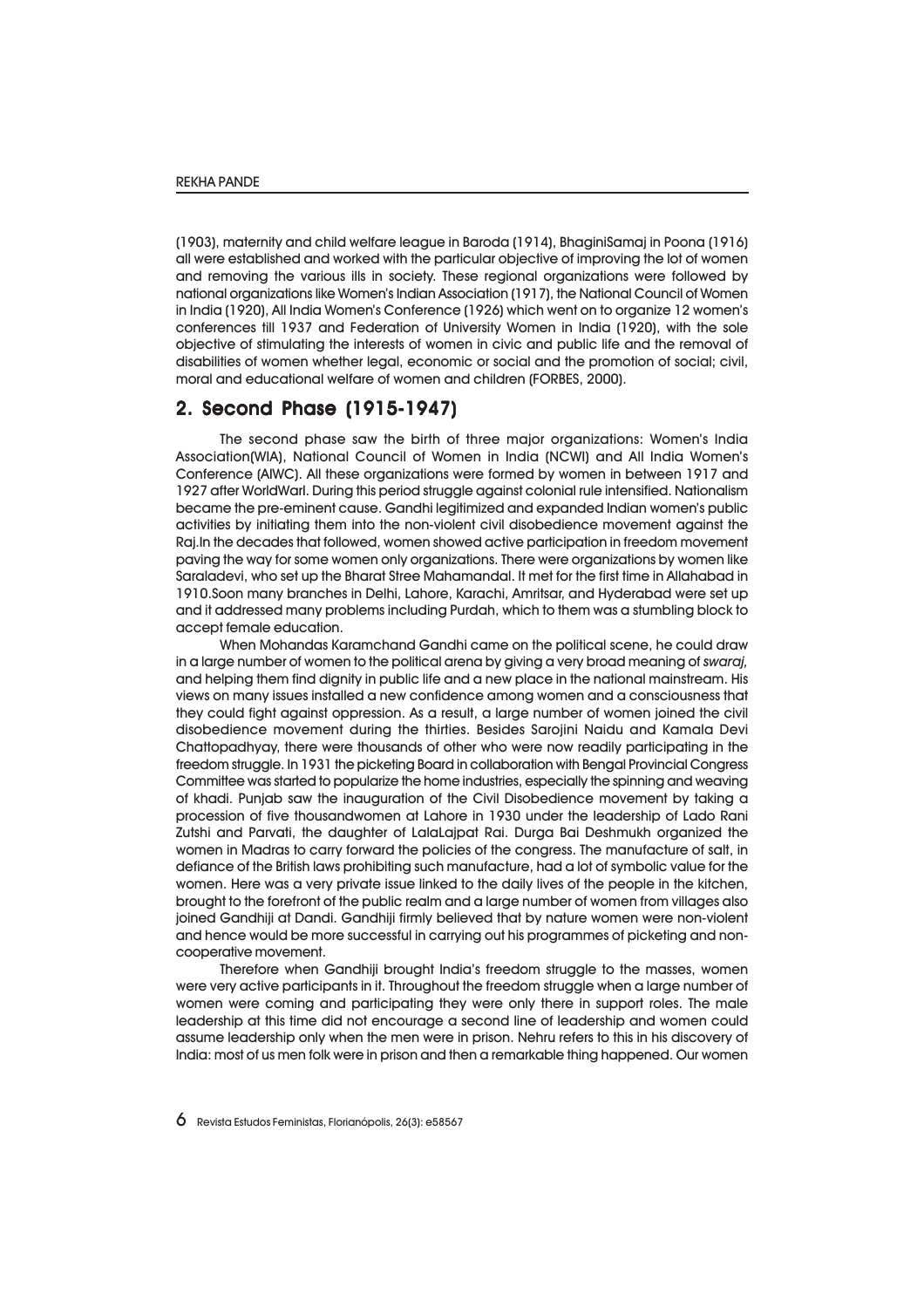came to the front and took charge of the struggle. Women had always been there of course, but now there was an upsurge of them, which took not only the British government but their own men folk by surprise. Here were these women, of the upper or middle classes, leading sheltered lives in their homes, peasant women, working women pouring out in tens and thousands in defiance of government order and police lathi. It was not only their display of courage and daring but what was even more surprising was the organizational power they showed. This was also the first time in Indian history when a large mass of women were mobilized for political purposes in a mass organization. Many of the women felt that their struggle was two pronged. They were fighting not only the British overlords but they had to fight against patriarchy in their homes too.

#### Third phase: 1947 to Present

It was primarily due to the efforts of women and their role in the freedom struggle that women got the right to vote and complete equality in the constitution in India. Article 15(3) (INDIA, 1949) empowers the State to make special provisions for women. There were also a large number of policy documents which followed, but what really happened was that a great gap arose between the theoretical status of women and their rights as defined in these and what existed in reality.

Immediately after independence, India had to deal with a variety of problems. The joy of Independence was tempered by the sadness of partition and the migration of a large majority of people and the break up of communal violence in Punjab and Bengal. This was followed by war in Kashmir, the danger of territorial fragmentation, the dispersion of power among 600 princely states and, last but not the least, economic dislocation which was to affect women the most. Years of colonial domination had destroyed our indigenous crafts and depleted our natural resources. Industrialization, changing technologies, illiteracy, lack of mobility – all resulted in the inability of women to cope with the new order. Once their labour was regarded as unimportant in the productive market, their role in the family also became marginal, giving them a raw status, which became abysmal with the passage of time.

### 1. The Period of Accommodation (1947-1960s)

Women's participation in the freedom struggle developed their critical consciousness about their role and rights in independent India. This resulted in the introduction of the franchise and civic rights of women in the Indian constitution. The state adopted a patronizing role towards women. Women in India did not have to struggle for basic rights as did women in the West. This was a period primarily of accommodation. Some of the organisations took up constitutional measures such as The Marriage Act of 1954 and The Hindu Code Bill of 1955-56, These bills took up the issue of marriage, divorce, succession, guardianship and adoption. The Hindu Marriage Act made monogamy legal, outlawed polygamy among all Hindus, and conferred equal rights of divorce on both men and women. It also made intercaste and interreligious marriages legal. It fixed the marriage age for boys and girls. It also made child marriage punishable. The Hindu Succession Act, 1956, The Hindu Minority and Guardianship Act, 1956, The Dowry Prohibition Act, 1961, The Maternity Benefits Act, 1961 were some other acts during this period. The NFIW (National Federation of Indian Women), wing of Communist Party of India, established in 1954 by several leaders including ArunaAsafAli, worked for the empowerment of women and women's rights. The National Federation of Indian Women (NFIW) is affiliated to the Women's International Democratic Federation (WIDF), composed primarily of women from socialist countries.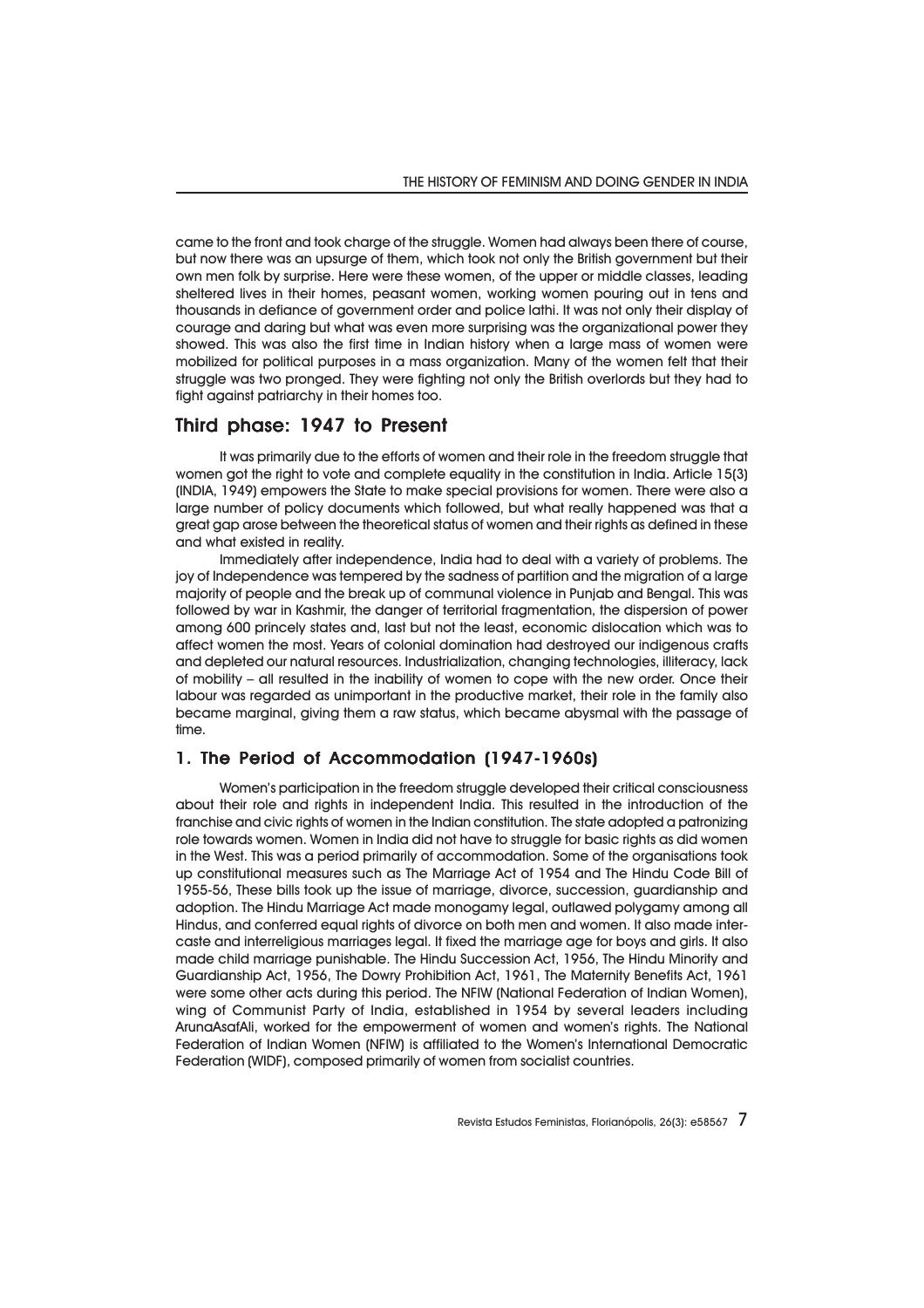#### 2. The Period of Crisis (late 1960s-1975)

This period from the late sixties has been marked by economic crisis and stagnation, rising prices, increasing landlessness and generalised discontent both in rural and urban areas. This period is also associated with the Green revolution, which dramatically improved scientific agricultural techniques aimed at improving agricultural yield. It was very successful in India. Although food was more plentiful, farmers not wealthy enough to keep up with the technology got left in the dust. In 1971, the CPI(M) set up the Shramik Mahila Sangathana (Working Women's Organization), to mobilise women of the lower middle and working classes affected by the growing economic crisis and economic hardship. The anti-price rise movement (1973) was a united front composed of women from the CPI(M), Socialist, Congress and nonparty middle-class housewives from urban areas in Western India, founded in 1974. The population base of this movement was the rural and the toiling.

In 1973-74 Maoist women formed the Progressive Organization of Women, initiating a self-consciously feminist critique of radical leftist politics along with an overarching analysis of gender oppression. This led to other Maoist women's organizations in Pune and Bombay, culminating in the first major celebration of March 8 as International Women's Day in 1975 (KUMAR, 1993). They took up issues like anti-dowry campaign, protests against eve teasing (the harassment of women in the street), obscenity, price rise, and against the hardships suffered by women living in slums. With the repression of the Emergency period, the organization disintegrated within only two years of its formation. However, this period saw the rise of many autonomous groups with different agendas and issues. Some of the common issues included the division of housework, party politics, rape, and dowry deaths. The issues of violence, popularly called atrocities against women, became the centrepiece of the movement in the early eighties and the cause for the movement's expansion. In the 1970s the New Women's movement attempted to revive the Uniform Civil Code within the framework of gender politics. But women's rights became articulated within a state-led reform agenda, reinscribing the concerns of national integrity, modernity, and progress.

It was in the year 1974 that the official Status of Women Commission published their report, Towards Equality, on women's low and ever decreasing status in Indian society. It focused attention on the fact that, despite many progressive social legislations and constitutional guarantees, women's status had indeed not improved much. It pointed out that women continued to have an inferior status in many areas like political, economic and social. It also stated some alarming facts with regards to employment, political participation and health status. The report pointed out to the sad fact that society had not yet succeeded in framing the required norms and institutions to enable women to fulfill their multiple roles. The increasing incidence of practices like dowry indicate a further lowering of the status of women. They also indicate a process of regression from some of the norms developed during the freedom movement. The report also pointed out that the concern for women and their problems which received an impetus during the freedommovement had suffered a decline in the last two decades (GOVERNMENT OF INDIA, 1975). To operationalize the recommendations of the Towards Equality Report of 1974, "A Blue Print of Action Points and National plan of Action for Women 1976" suggested measures in the area of education, health, family planning and nutrition, employment, social welfare and legal status and provisions. A separate chapter on Women and Development 1980-85 in the sixth five year plan resulted in women being perceived asproductive contributors to the national economy. The seventh five year plan had a chapter on "socio-economic programmes for women" (1985-1989), which moved further away from a welfare approach to a more positive developmental one. The Indian parliament adopted a national policy on education (1986) which included a chapter on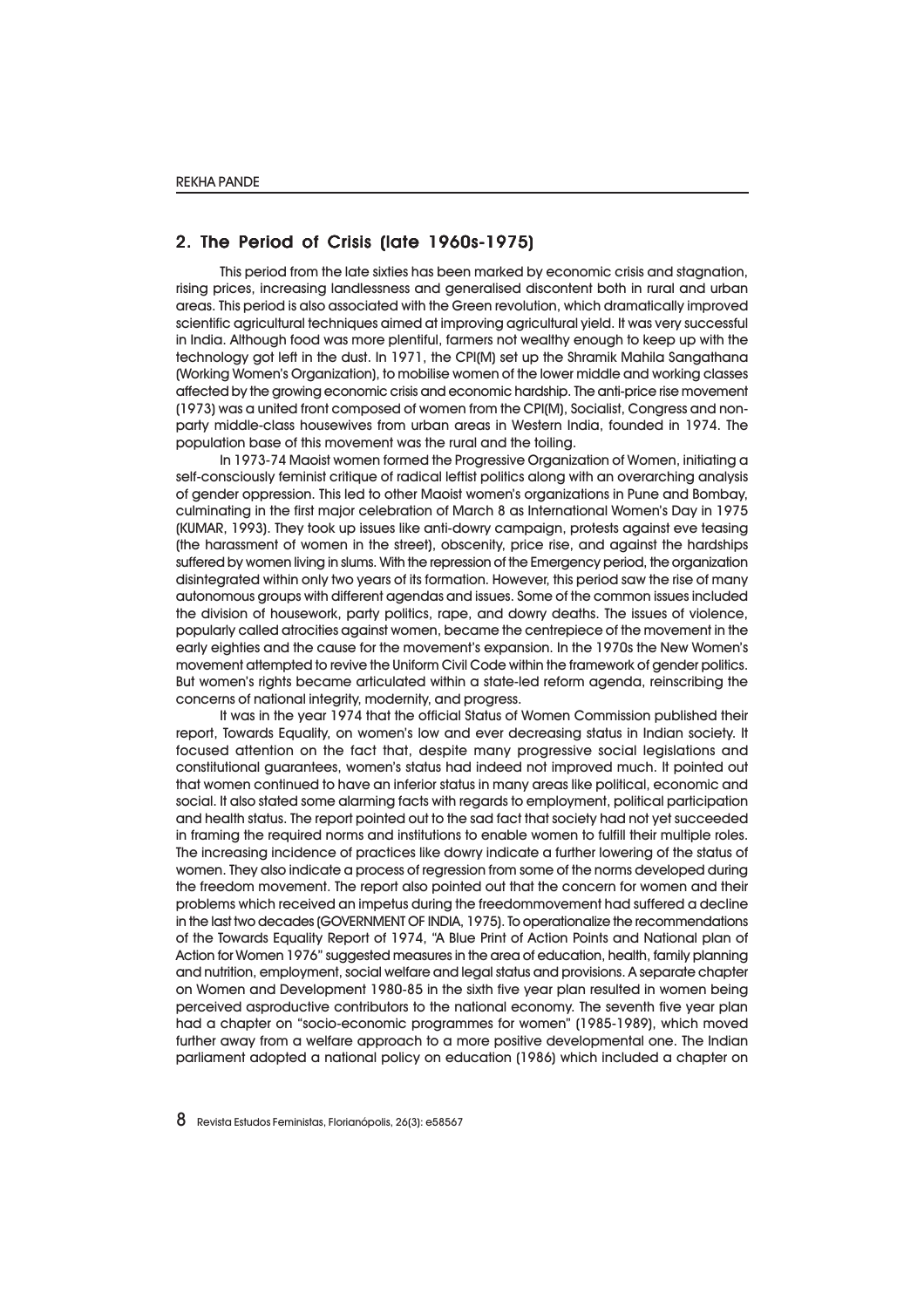education for women's equality. A national perspective plan for women was released in October 1988. The SAARC decade plan of action focused on the girl child (2000).

 The Report pointed that the deep foundation of inequality is built in the minds through a socialization process, which continues to be extremely powerful. If education was to promote equality it must make a deliberate, planned and sustained effort. The educational system had not even attempted to undertake this responsibility. UGC (University Grants Commission), which was the nodal authority of higher education then, sent letters suggesting the starting of a program of Women's Studies and incorporating them in the curricula of Social Sciences for teaching and research. Many conferences, workshops and discussion groups took place to formulate clear guidelines, in order to help Universities, faculties, colleges and other institutions of higher learning to start such units.

The Towards Equality Report also raised the question of the Uniform Civil Code, appealing to earlier arguments but also squarely in the context of gender equity and justice. "The absence of the Uniform Civil Code, in the last quarter of the twentieth century, twentyseven years after independence, is an incongruity that cannot be justified with all the emphasis that is placed on secularism, science and modernism. The continuance of various personal laws which accept discrimination between men and women violates the fundamental rights" (GOVERNMENT OF INDIA, 1975, p. 142). In India, we have a criminal code that is equally applicable to all, irrespective of religion, caste, gender and domicile. However, a similar code does not exist especially with respect to divorce and succession and we are still governed by the personal laws. These personal laws are varied in their sources, philosophy and application. Thus, a major constraint arises while bringing people governed by different religions under one roof.

In the post Independence period during the first few decades, the major concern was for overall economic growth. This was immediately followed by another decade, which witnessed an increased concern for equity and poverty alleviation. Gender issues were subsumed in poverty related concerns and there were no specific programs which aimed at women (GOVERNMENT OF INDIA, 1985). Women during this period were involved in such movements as the anti price, law and famine relief movement but did not start to pick up issues involving their oppression as women until the 1970's. Now increasingly there has been an emphasis on the promotion of Non-Governmental, grassroots level organizations (NGO's) for women's development. Some of these organizations have varied in their scope, objectives and vision but they have nevertheless provided women avenues of collectively voicing their concerns. These grass root organizations have questioned the welfare approach to women whereas they are primarily seen as beneficiary or recipients of programs and instead incorporated an empowerment participatory approach. While questions about the success of these organizations are often raised, it is often seen that women exposed to some amount of mobilization show great potentialities, receptiveness and defining capacities (Narayan BANERJEE, 1992).

#### 3. 1975 to Present

Since 1975, there has been a steady increase in the number of women's welfare organizations in India. There were various issues that the Women's movement took up during this period against Liquor (PANDE, 2005c; PANDE, 2002), missing girl children (PANDE, 2004b), violence against women (PANDE *et al.*, 2008), to name a few. Dalit women's and marginalized women's rights, growing fundamentalism, women's representation in the media have also been taken up by the Women's movement. From mid to late 1980s, women's groups concentrated on providing services to individual women to enable them to gain advantages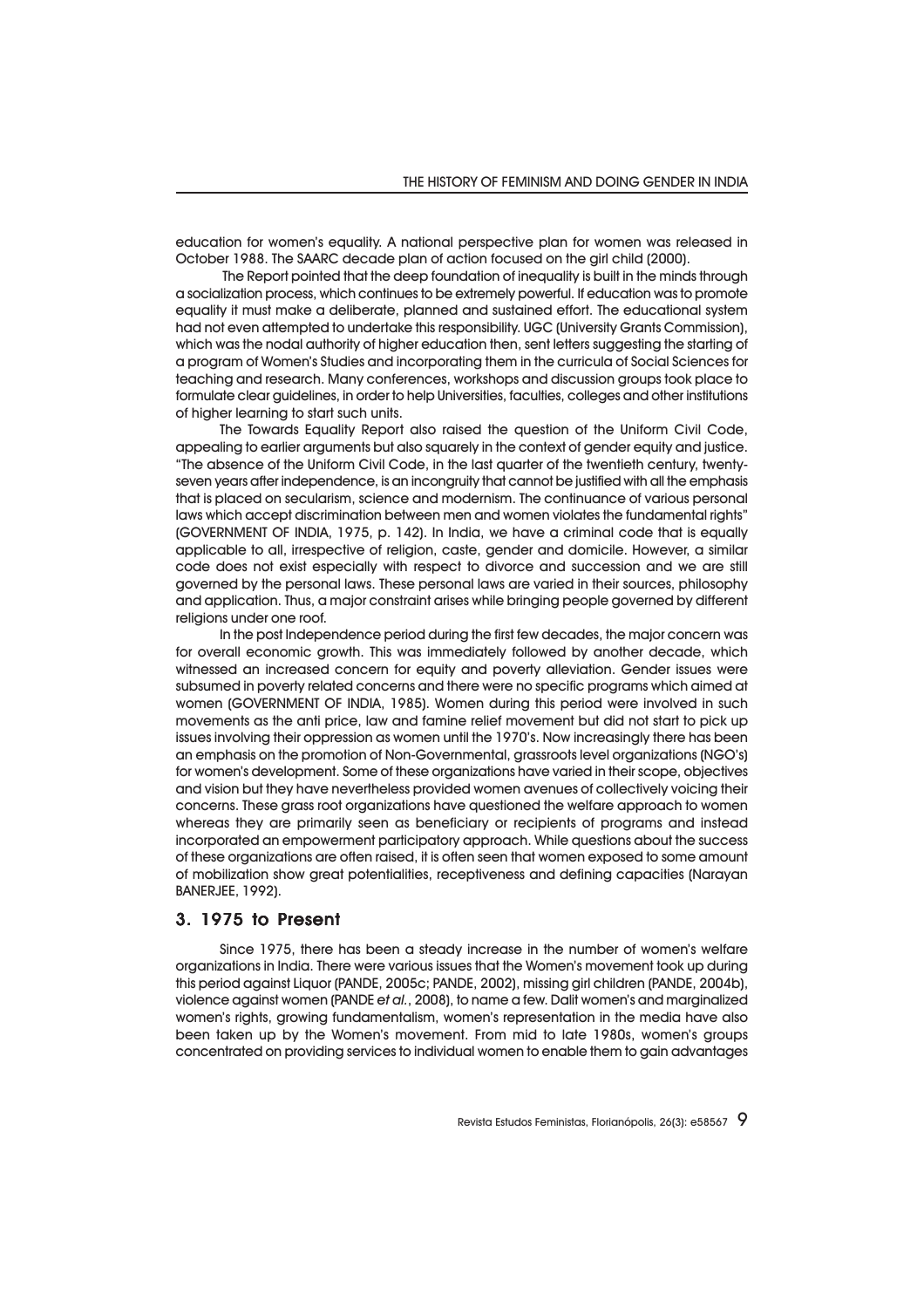already given in law. This is significantly different from the welfare dispensed by earlier women's groups. The earlier groups sought amelioration; the new groups sought recognition and realization of rights (Flavia AGNES, 1992). Some of the important women's organizations in this period included, SEWA, National Commission of Women (New Delhi), National Council of Women (Pune), Joint Women's Program (Delhi), Kali for Women (Delhi) and several others.

Self Employed Women's Association (SEWA) was founded by the Civil Rights leader Ela Bhatt. Its aim is to provide full employment and self-reliance to women. Its aim for its workers is to be able to hold against tyranny from employers or the state and provide social security. Social security includes basic services that provide protection to workers and promote their wellbeing. It is the means through which workers can make their lives secure, safe and productive. It is an economic support to them. In fact, it is an economic security, as with these services and protection their economic situation is safeguarded. Once they have some social security, they do not slip deeper and deeper into poverty. A National Commission for Women was also set up on 31 January 1992. It hears complaints from women on refusal of rights, cruelties and other atrocities and redresses their grievances. In the post-independence period, the women's movement has concerned itself with a large number of issues such as dowry, violence against women, women's work, price rise, land rights, political participation of women, etc.

In the post-independence period there has not been any dearth of documents as far as women are concerned. We can see various shifts in position with regards to policy approach to women. There has been a shift from welfare to development to integrating women in development, of the earlier decades to empowerment in the present. The 73rd and 74th amendments of 1993 to Indian constitution, providing for reservation of seats for women in *panchayats* and municipalities, are a giant stride in the empowerment of women. With 33% reservation for women in rural and urban local bodies, fifteen years down the line today we have 1.2 million elected women representatives in the institutions of local governance in rural India (GOVERNMENT OF INDIA, 2008). Yet we are also witness to the hurdles and obstacles placed in passing the Bill providing for reservation in the Parliament. It is a well-known fact that the Parliament is a policy making body and the *panchayati* only an implementing one and hence the delay. The setting up of the National commission has also helped in creating an environment for the realization of women's equality.

There has been a progressive increase in the plan outlays over the last six decades of planned development to meet the needs of women and children. The outlay of Rs.4 *crores* in the First Plan (1951-56) has increased to Rs.7, 810.42 *crores* in the Ninth Five Year Plan, and Rs.13, 780 *crores* in the Tenth Five Year Plan. There has been a shift from "welfare" oriented approach in the First Five Year Plan to "development "and "empowerment" of women in the consecutive Five Year Plan. The Central Social Welfare Board (CSWB) undertook a number of welfare measures through the voluntary sector. The programs of women were implemented through the National Extension Service Programs through Community Development Blocks. Since the Second Five Year Plan (1956-61), efforts were geared to organize *Mahila Mandals* (women's groups) at grass roots levels to ensure better implementation of welfare schemes. Third, Fourth, Fifth and other interim Plans (1961-74) accorded high priority to women's education. Measures to improve maternal and child health services, and supplementary feeding for children, nursing and expectant mothers were also introduced. But it is the Sixth Five Year Plan (1980-85) which adopted a multidisciplinary approach with a three-pronged thrust on health, education and employment of women. In the Seventh Five Year Plan (1985- 90), the developmental programs for women were continued, with the objective of raising their economic and social status and to bring them in to the mainstream of national development. A very significant step therein was to identify and promote "beneficiary-oriented Programs", which extended direct benefits to women.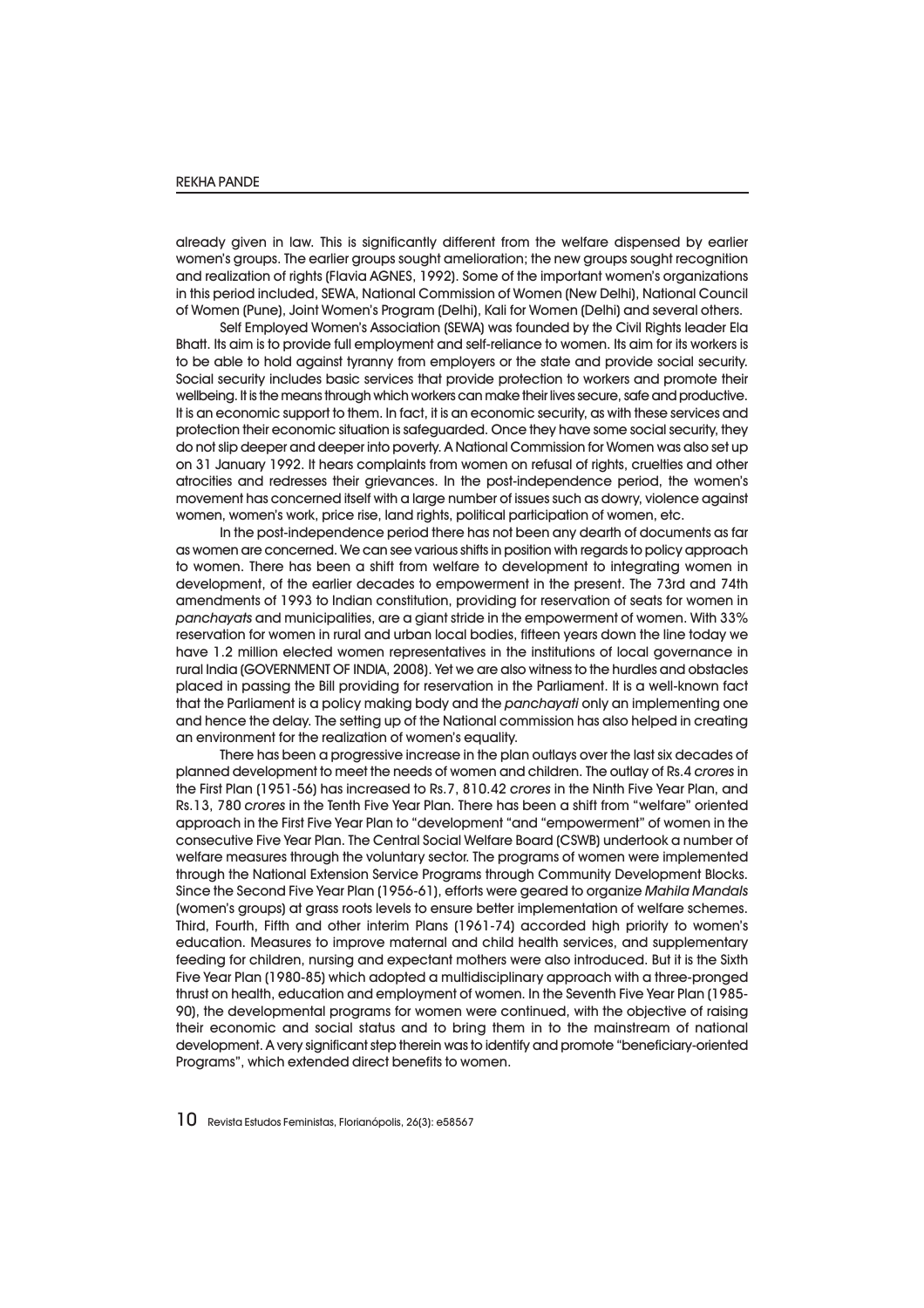It was the Eighth Five Year Plan (1992-97) which brought about a shift from 'development' to 'empowerment' by introducing special programs. The flow of benefits to women in the three core sectors of education, health and employment were monitored vigorously. Women were enabled to function as equal partners and participants in the developmental process with reservation in the membership of local bodies. Some major initiatives undertaken during the Eighth Plan for women included the setting up of the National Commission for Women to work towards safeguarding the rights and interest of women, and of *Rashtriya Mahila Kosh* to meet the micro credit needs of poor and assetless women. Other initiatives included the adoption of a National Nutrition Policy in conformity with the Constitutional commitment to ensure an adequate nutritional standard for the people, the launching of the *Mahila Samridhi Yojana* to promote thrift activities amongst women and of *Indira MahilaYojana* basically for awareness generation and the economic empowerment through self-help groups. The Ninth Five Year Plan (1997-2002) envisaged: the empowerment of women and socially disadvantaged groups such as Scheduled Castes, Scheduled Tribes and Other Backward Classes and Minorities as agents of socio-economic change and development. Promoting and developing people's participatory institutions like *Panchayathi Raj* institutions, cooperatives and self-help groups was also taken up. The Tenth Five Year Plan (2002-2007) was formulated to ensure requisite access of women to information, resources and services, and advance gender equality goals. It spoke of the need for gender Budgeting. The Eleventh Five Year Plan (2007-2012) proposed to undertake special measures for gender empowerment and equity. The Ministry of Women and Child Development would make synergistic use of gender budget and gender mainstreaming process. The Twelfth Five Year Plan (2012-2017) focused on four key aspects, viz., health, education, urbanization and governance. It also focused on single women, particularly those who are single by choice, and provided assistance under various government schemes. It also emphasized that special provisions be made with regard to education, for there are multiple factor that hinder women and girls from developing their full potentials such as lack of income, unsafe environment in the schools, curriculum not attuned to women's needs etc. It also emphasized that Gender Studies should be incorporated into the academic curriculum.

#### Doing Gender in India

The setting of Women's Studies was part of the women's movement. It aimed to provide information and analysis about the lives of women, which would end gender inequalities and women's subordination. It would critique existing knowledge forms to show how and why women's lives, views and perspectives remained largely hidden in the existing academic disciplines. It emerged more as an offshoot of the concern of the society towards women's position and problems. Its birth can be traced to the recognition of a failure on the part of social scientists to enquire into women's issues, their lack of questioning of the assumptions, theories and tools of analysis borrowed from the West and to bridge the glaring gaps in data that might help orient policy changes. This was because many of the Social Scientists and educational planners had not found it necessary to re-examine the concepts and methodological approaches in terms of the social reality obtained in India. Women's Studies thus started as part of a larger social movement and the growing social concern among few academicians with the widening issues of poverty, unemployment, inequality and underdevelopment. Its aim gradually evolved into bringing about greater knowledge on the social basis of women's inequality, their marginalization in development and their exclusions from centers of powers and power structures. In sum, the evasion of the women's question or the unsatisfactory treatment of this issue was a major cause that simulated a yearning for the subject.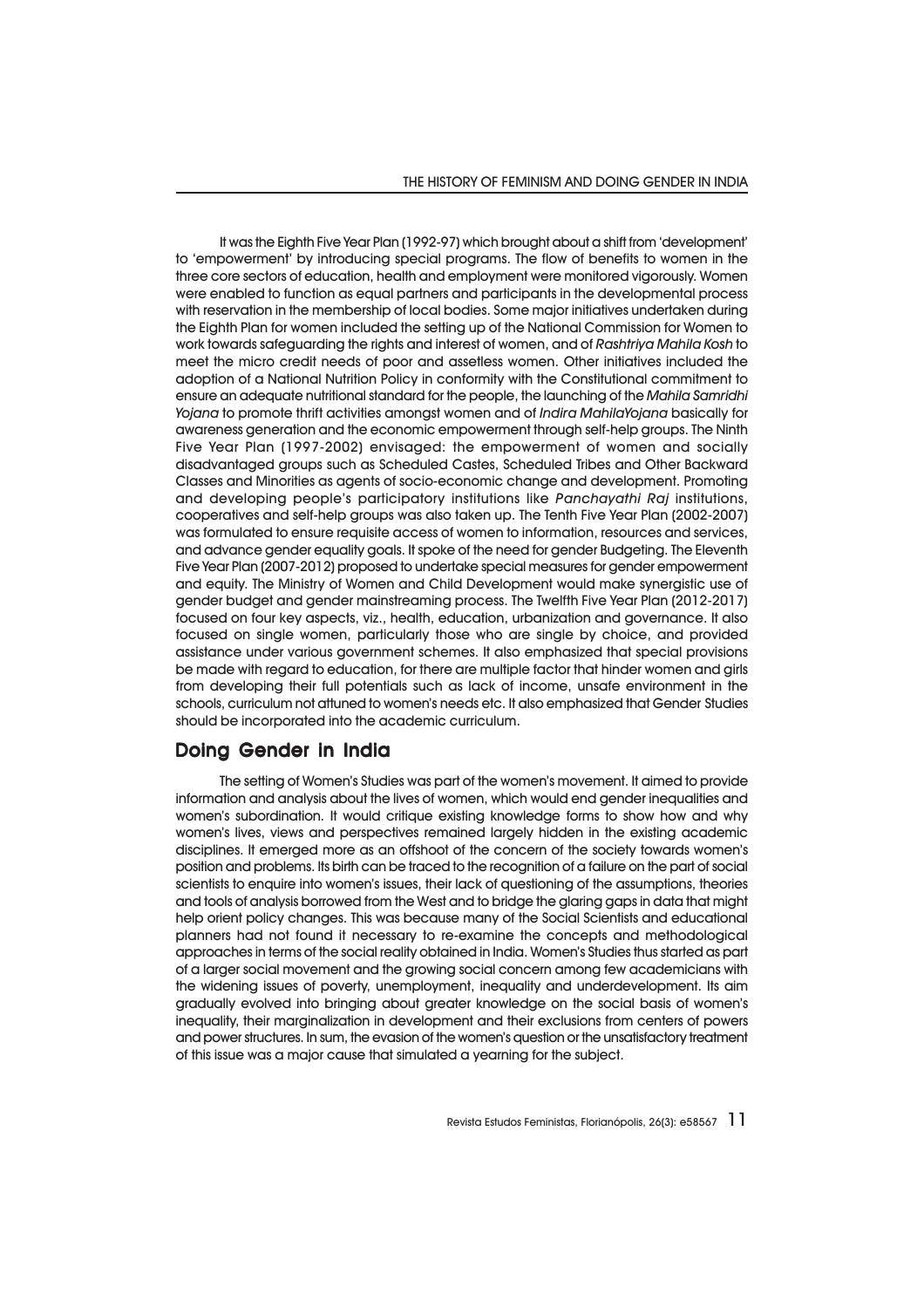The introduction of Women's Studies into the university system has been a path breaking event for social scientists and other scholars who want to see a comprehensive and balanced presentation of our social reality. Women's Studies is viewed as an instrument for social and academic development that will help the university community and the society at large acquirea better understanding of the multi-dimensional roles played by women and look into the causes for gender disparity (PANDE, 2004a, p. 54). For the past few decades, the world community is focusing on the issues concerning gender disparity leading to serious social imbalances. The education system all over has responded by establishing Women's Studies to develop new scholarship and a body of studies from the perspective of women.

Across the world today Women Studies have continued to critically engage with the notion of power and to radically transform the intellectual landscape. There has been recognition that knowledge is also a form of capital, to which some individuals and groups have better access than others. This then becomes a source of power for exerting control. As a result, social structural inequalities of race, nation, class, caste or gender correlate with asymmetries in the production, reproduction and deployment of social scientific knowledge (Patricia UBEROI, 1993, p. 244). Fundamental to feminism is the premise that women have been left out of codified knowledge, where men have formulated explanations in relation to themselves and have generally rendered women invisible or classified them as deviant. The description and analysis of women as autonomous human being has been one of the most significant contribution made by feminism (Cheris KRAMARAE; Dale SPENDER, 1993). The emphasis on a feminist perspective meant a realization of power relations inherent in current knowledge frameworks and practice in terms of who has access to that knowledge, how it was distilled and eventually how meaning was encoded (SPENDER, 1981). Though feminism has made critical use of past male theories despite their gender blindness, it was recognized that it was necessary to develop feminist theories and concepts which saw women as primary to theorizing. But it meant not being content with this but opening a new world.

#### The First National Conference of women's studies

The first National Conference on Women's Studies held in SNDT University in 1981 aptly defined Women's Studies for the Indian context. It stated,

> by Women's Studies we do not mean merely focusing on women's experiences, problems, needs, perceptions etc. in the context of development and social change with a view to integrating this neglected area within the scope of higher education but viewing it as a critical instrument to improve our knowledge about society which at present remains partial, biased, projecting only a view of social reality derived from a male perspective (SNDT, 1981).

Women's Studies in the Indian context is a study of women. Does this mean that women have not existed or been studied before? What is different here is that it is demarcated as a scientific enquiry and this enquiry has an approach that has been much different from all preceding ones because its purpose is different. This purpose has emerged from a particular conjunction of events that pushed women's concerns into public attention (Maithreyi KRISHNARAJ, 1988).

#### UNESCO Workshop and Women's Studies

The publication of the Status of Women in India Report saw the beginning of a whole lot of activities, both by public minded organizations as well as government agencies to understand and analyze the suppressed status of women, to trace its origins and manifestations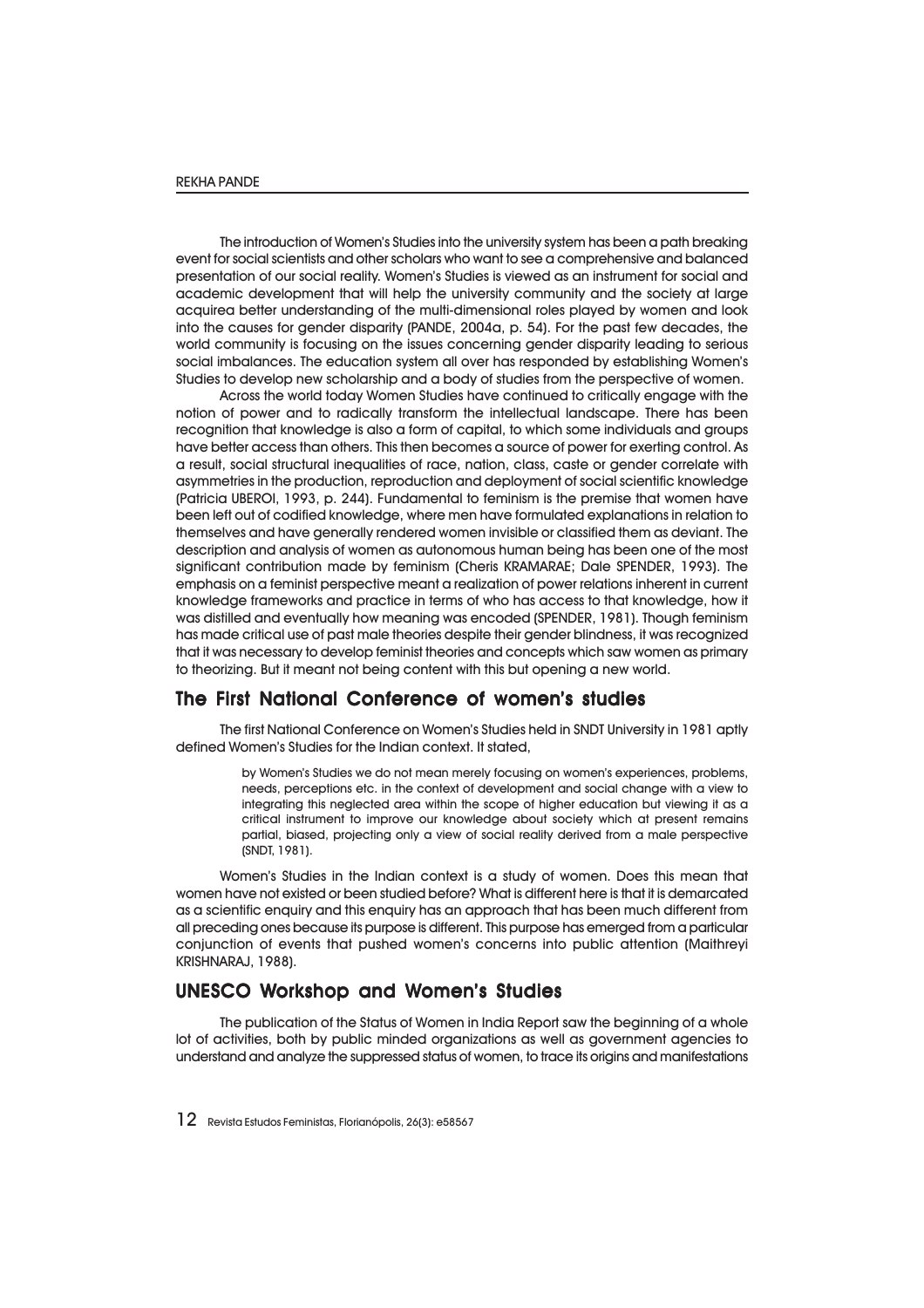and to grapple with measures for remedying it. One major field of activity that was identified was education, both towards increasing women's literacy and knowledge as well as education on women's concerns and social positions. The First National Conference of Women's Studies was held in Bombay and highlighted some of these concerns and tried to define women's studies. This meeting also led to the birth of the Indian Association of Women's Studies – a national organization that seeks to bring together academics, activists, policy makers and administrators in the cause of women's development. It has ever since sought to focus the attention of the nation, particularly its educational agencies, on the need to promote better understanding of women's issues. The UNESCO Meeting of experts on women's studies and social sciences in Asia, held in New Delhi in 1982, defined Women's Studies in terms of the objectives that such studies sought to achieve. These included promoting a better and balanced understanding of our societies and how they are responding to the process of change. It aimed to contribute to the pursuit of human rights and to assist men and women in understanding, recognizing and giving due importance to the roles actually played by women and men. Such studies should also help in investigating the causes of disparity, analyzing structural factors in addition to attitudinal and cultural factors. It also meant to empower women in their struggle for equality and for an effective presence in all areas of society and development. Finally these studies should attempt to make the invisible women visible and in particular the women from the most unprivileged strata (UNESCO Report, Samya Shakti, 1983).

#### Establishment of Women's Studies Centers and Cells

Following the recommendations of the First National Conference on Women's Studies, held in Bombay in 1981 and the UNESCO workshop in 1982, the Secretary of the University Grants Commission had sent a circular letter to the Vice Chancellors of the various Universities to suggest the starting of a program of Women's Studies and incorporating them in the curricula of Social Sciences for teaching and research. Many conferences, workshops and discussion groups took place to formulate clear guidelines, in order to help universities, faculties, colleges and other institutions of higher learning to start such units as well as reinvigorate the existing units and centers on Women's Studies.

In India we have not defined Women's Studiesnarrowly as studies about women or information about women, but viewed it as a critical instrument for social change and development in the context of Asian social reality. Women's Studies would help us in better understandinginequality and imbalance in the social system. Women's Studies should lead to the pursuit of a more comprehensive, critical and balanced understanding of social reality which should include aspects like women's contributions to the social process, women's perception of their own lives and the broader social reality. Women Studies here also focuses on the roots and structures of inequality that led to marginalization, invisibility and exclusion of women from major areas within the society and the country (PANDE, 2005a, p. 125). Between 1983 and 1986, the UGC initiated a few steps in this direction. Apart from co-sponsoring various seminars, the UGC established a standing committee on Women's Studies. In December 1985, this standing committee established specific organizational structures and an action plan to begin some organized activities for women's studies in the universities and colleges. It identified seven Universities from various parts of India to play a leadership role in curriculum, material and human development and to carry out research (Standing committee, UGC, 1985, p. 8). In all the UGC has funded 22 centers and 11 cells since 1986. Yet in a report the UGC did recognize that there is much that still needs to be done (UGC, 1997, p. 4). It felt that the Centers could play a significant role in facilitating the national goals of removal of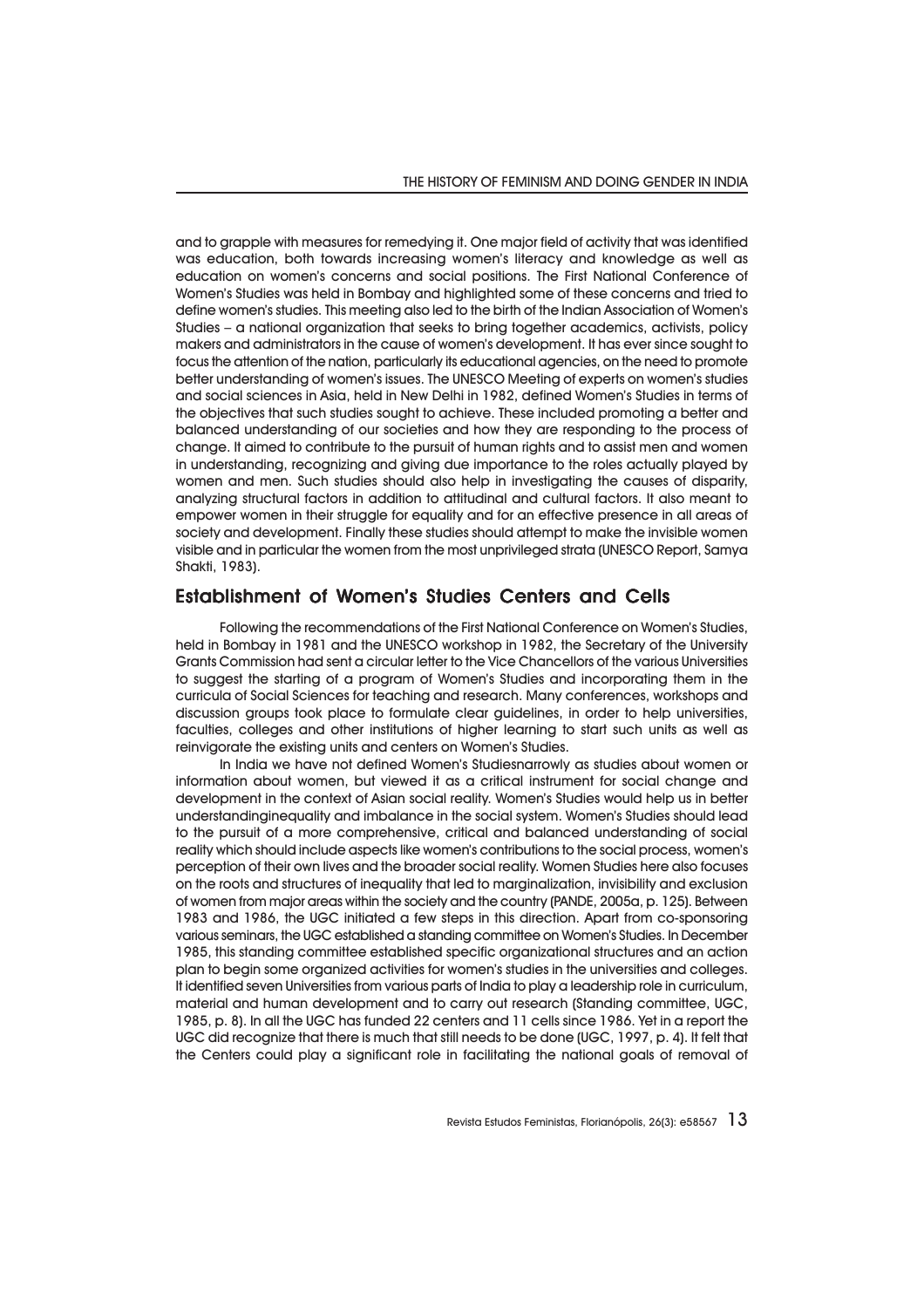poverty and discrimination. The current configuration of the centers is such that there are differences among them in their age group, skills, location within the University in terms of the universities own priorities as well as in leadership. Today these Centers' primarily role is knowledge assimilation and knowledge transmission through teaching, research, field action and documentation. They fulfill several related and complimentary roles for the academic community as well as for the activists, policy makers and policy implementers (PANDE, 2005b, p. 126).

Today there are 163 Centres of Women's Studies spread across the country. The UGC has recognized the interventionist role played by these Centers by initiating gender perspectives in many domains, in the generation of knowledge, in the field of policy design and practice. These Centers were designed to act as catalysts for promoting and strengthening women's studies through teaching, research, action, field work and extension. It recognized the role of these centers in contributing to the visibility of women's issues, tried to combine erudite knowledge with socially relevant theories and success in opening up a dialogue in multi-disciplinary collaborations (PANDE, 2013, p. 6).

However, again today, as we write this article there have been some new developments. There was a circular which stated that the Women's Studies Centers will not be receiving any funding after the end of the  $12<sup>th</sup>$  Plan. Uncertainties regarding what would happen after the end of the 12th Plan in March (along with the end of such plans in general) were temporarily allayed when on the 29th of March the UGC issued a public notice stating that all existing Plan schemes would continue for the fiscal year 2017-18. However, on the 16th of June, UGC published a revised notice (dt 9th June) that ongoing schemes under the Plan Head would continue and expenditures therein would be admitted only up to September 2017. By September 2017 the UGC is planning to close these by withdrawing or suspending support. There has been a lot of activism around this issue. The Indian Association of Women's Studies (IAWS) is planning to take a mass delegation to the HRD Minister, lobbying with MPs from all parties during the monsoon session of Parliament and build a movement against this step. These centers need to be strengthened and supported in financial and intellectual terms, rather than this summary withdrawal of support.

Hence, to conclude, it is the women's movement in India that has been the force behind the long struggle of women's advancement from subordination to gender equality and finally to women's empowerment. The cause for women's freedom was first espoused by enlightened males who had imbibed liberal ideas. Up to the twenties of the last century the struggle was carried on by men and women followed. It was only after Gandhiji's entry into politics, when the nationalist movement under his leadership was transformed from a middle class movement into a mass movement, that women themselves for the first time raised their voice against the disabilities from which they suffer and questioned and struggled against not only the British rule but patriarchy itself. In the process, women secured many rights and social freedom and realized many other rights as grants. Though a lot still needs to be achieved and there are various impediments in making this reality available to a large section of women, the women's movement has brought women's issues center stage and made them more visible, contributing immensely towomen's struggle for equality.

#### References

AGNES, Flavia. "Protecting Women Against Violence? Review of a Decade of Legislation, 1980-1989". *Economic and Political Weekly*, v. 27, n. 17, 1992, p. 19-33.

BANERJEE, Narayan. *Grassroots Empowerment*. Center for Women's Development Studies, New Delhi, 1992. (Mimeographed)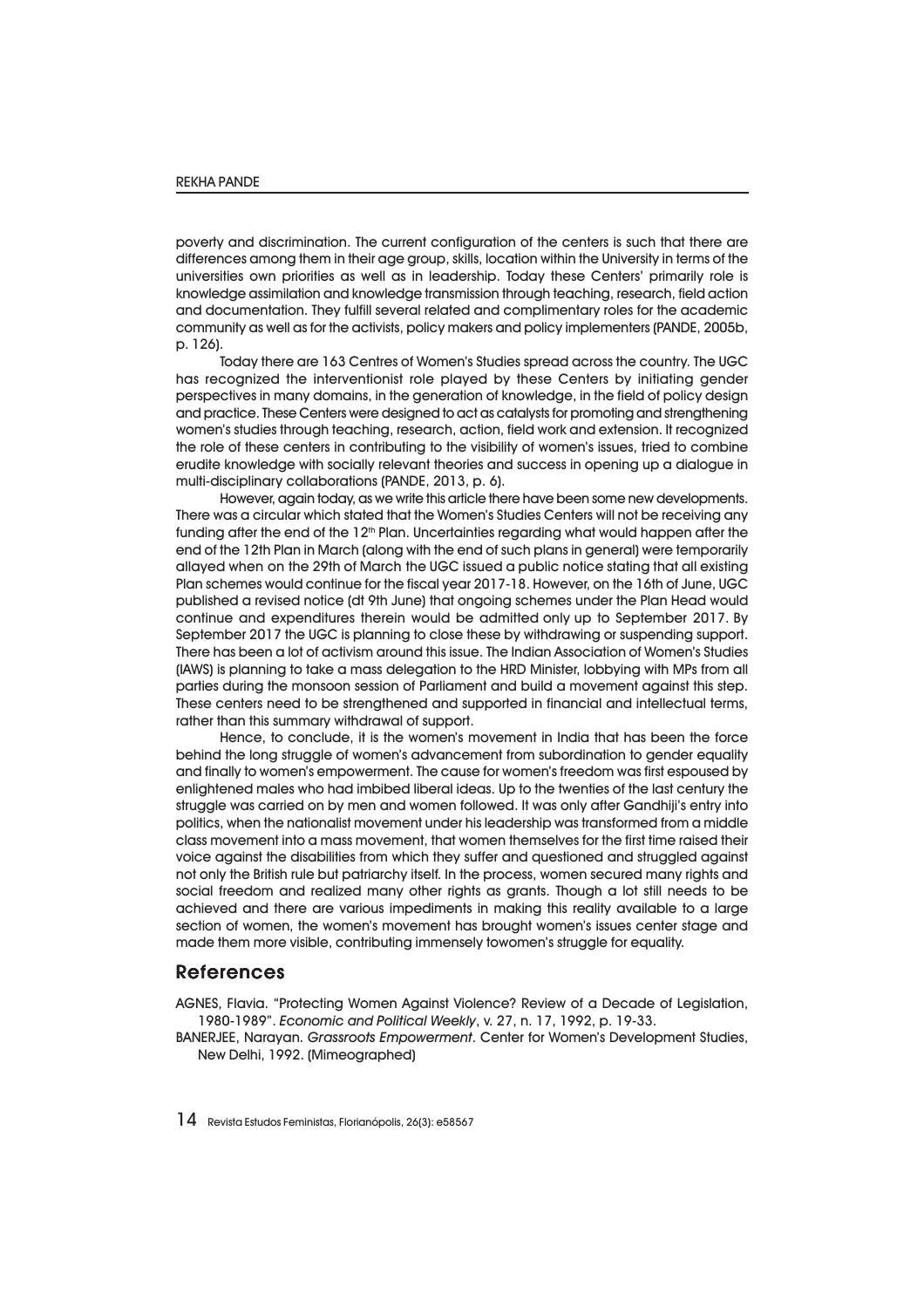BOLOTIN, Susan. "Voices of the Post-Feminist Generation". *New York Times Magazine*, 1982. CRISPIN, Jessa. *Why I Am Not a Feminist: A feminist Manifesto*. New York: Melville House, 2017. DU BOIS, Ellen Carol. *Harriot Stanton Blatch and the Winning of Woman Suffrage*. New Haven:

- Yale University Press, 1997. Also see http://scholar.alexanderstreet.com/pages/ viewpage.action?pageId=2259. Accessed on 27/03/2009.
- FORBES, Geraldine. "The Indian Women's Movement: A struggle for Women's Rights or National Liberation?". In: MINAULT, Gail (Ed.). *The Extended family*. New Delhi: Chankya Publication, 1981. p. 49-82.

\_\_\_\_\_\_. *Women in Modern India*. Cambridge: Cambridge University Press, 2000.

- FRAISSE, Geneviève. "As quoted". In: FREEDMAN, Jane. *Feminisms*. New Delhi: Viva Books, 2002 [1995].
- GILLIS, Stacy; HOWIE, Gillian; MUNFORD, Rebecca (Ed.). *Third Wave Feminism: A Critical Exploration*. Basingstoke: Palgrave Macmillan, 2007.
- GOVERNMENT OF INDIA. Ministry of Education and Social Welfare. *Towards Equality*. Report of the Committee on the Status of Women in India. New Delhi, 1975.
- GOVERNMENT OF INDIA*.* Ministry of Panchayati Raj. *Study on Elected Women Representatives in Panchayati Raj Institutions*. New Delhi, 2008.
- GOVERNMENT OF INDIA. Ministry of Social Welfare. Department of Women and Child Development. *Women in India – A Country Paper*, 1985.
- HANISCH, Carol. "The personal is political". In: AGEL, Jerome. *The radical therapist*. New York: Ballatine Books, 1971. p. 152-157.
- ÍNDIA. Constituição. *Artigo 15, número 3*. "Nada neste artigo impedirá o Estado de fazer qualquer provisão especial para as mulheres e crianças", 1949. Disponível em: http:// www.estudos-biblicos.net/const-india.html.
- KISHWAR, Madhu. *Off the Beaten Track Rethinking Gender Justice for Indian Women*. New Delhi: Oxford University Press, 1999.
- KRAMARAE, Cheris; SPENDER, Dale (Ed.). *The Knowledge Explosion: Generation of Feminist Scholarship*. London: Harrvester Wheatsheaf, 1993.
- KRISHNARAJ, Maithreyi. "How has Women's Studies been Defined". *Workshop on definition of Women's Studies*. Bombay: Tata Institute of Social Science, September, 1988. (Mimeographed)
- KUMAR, Radha. *History of Doing*. New Delhi: Kali for Women, 1993.
- MAZUMDAR, Vina. *Education and social change: three studies in 19th Century Bengal*. Shimla: Indian Institute of Advanced Studies, 1972.
- PANDE, Rekha. "Centre for Women's Studies a Tool for Women's Empowerment". *University News*, New Delhi, v. 43, n. 47, 2005b, p. 124-130.
- PANDE, Rekha. "Engendering University Curricula and Teaching Women's Studiesin India a Critical Evaluation". In: *The Indigenization of Women's Studies Teaching – The Asian Experience*, Beijing, 2004a. p. 52-82.
- PANDE, Rekha. "Mapping the Terrain of Activism in The Feminist and The Women's Movement in India". *Labrys, etudes féministes/Estudos Feministas*, Special Issue on Indian Feminism, 2015.
- PANDE, Rekha. "Solidarity, Patriarchy and Empowerment Women's Struggle against Arrack in India". In: RICCIUTELLI, Luciana; MILES, Angela; McFADDEN, Margaret M. (Ed.). *Feminist Politics, Activismand Vision*, *Local and Global Challenges*. New York: Zed Publications, 2005c. p. 212-226.
- PANDE, Rekha. "The Girl Child in India". *Review of Women's Studies*, v. XIV, n. 2, p. 149-173, 2004b.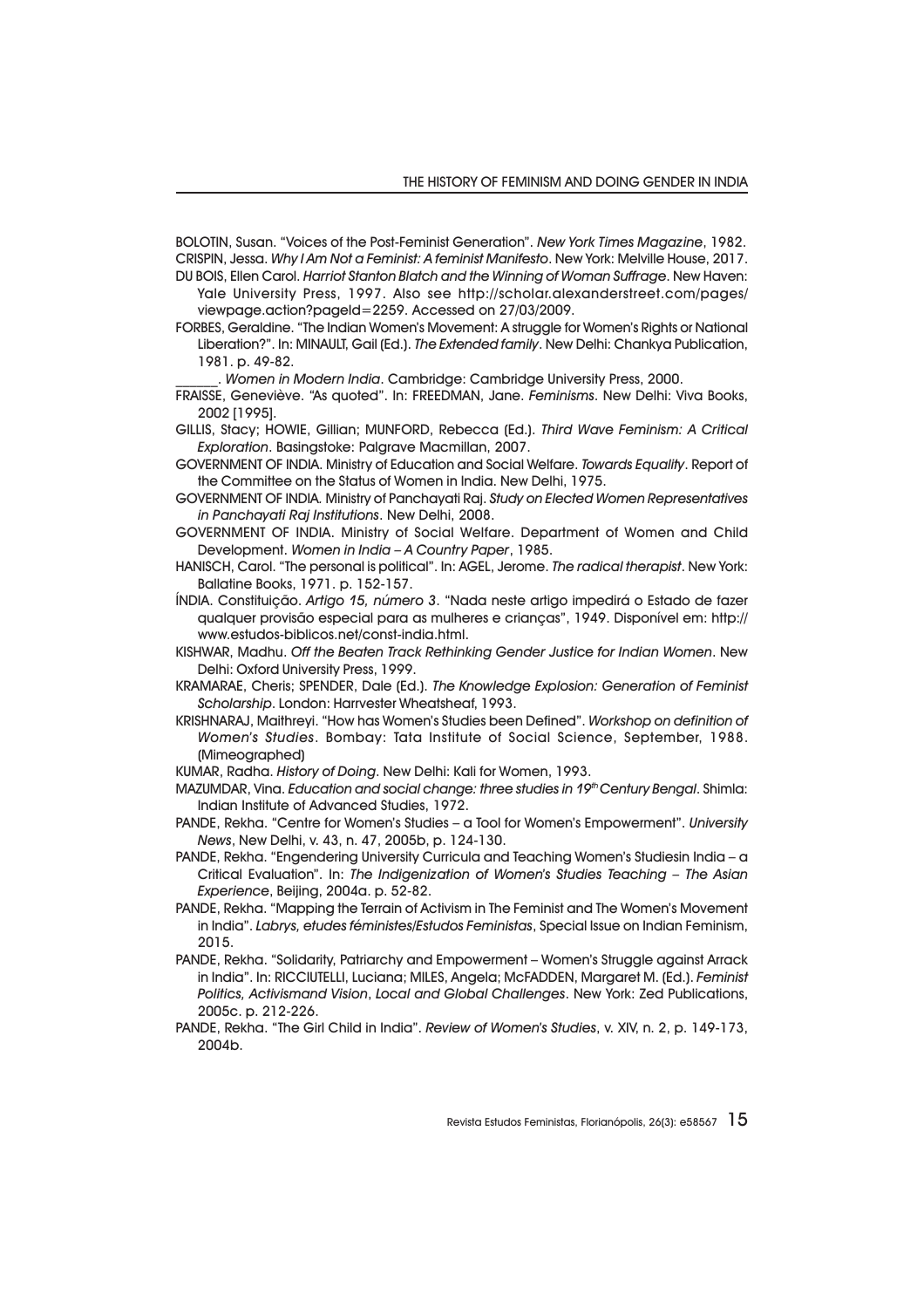- PANDE, Rekha. "The public face of a private domestic violence". *International Feminist Journal of Politics*. U.K., Rutledge, v. 4, n. 3, 2002, p. 342-367.
- PANDE, Rekha. "Women's Studies: An Institutional Experiences." *Women's Link*, v. 19, n. 2, p. 2- 9, 2013.
- PANDE, Rekha. "Feminism and the Women's Movement in India: A Historical Perspective". *Journal of Women's Studies*, Bangalore, v. 1, n. 1, 2009, p. 22-39.
- PANDE, Rekha. *Religious Movements in Medieval India*. New Delhi: Gyan Publishing House, 2005a.
- PANDE, Rekha *et al*. "Narratives of domestic violence, reconstructing Masculinities and Feminities". In: SINGH, Manjit; SINGH, D. P. (Ed.). *Violence – impact and intervention*. New Delhi: Atlantic Publishers and Distributors, 2008. p. 121-140.
- PANDE, Rekha; KAMESHWARI J. "Women's Discourse on Education" (a preliminary reading of the speeches delivered at the Annual Conferences of the Andhra Mahila Sabha in 1913 and 1914). *Proceedings of Indian History Congress*. Goa: PIHC, 1987. p. 390 396.
- PANIKKAR*,* K. N. "Presidential Address" (Section III). *Proceedings of the Indian History Congress*, v. 36. Aligarh: PIHC, 1975.
- PHILLIPS, Melanie. *The Ascent of Woman: A History of the Suffragette Movementand the Ideas Behind It*. London: Abacus, 2004.
- PILCHER, Jane; WHELEHAN, Imelda. *50 Key Concepts in Gender Studies.* New Delhi: Sage Publications, 2004.
- POLLITT, Katha. *Reasonable Creatures: Essays on Women and Feminism*. New York: Vintage Books, 1995.
- ROSEN, Ruth. *The World Split Open: How the Modern Women's Movement Changed America*. New York: Viking, 2000.
- SANGARI, Kumkum; SURESH, Vaid (Ed.). *Recasting Women: Essays in Colonial History*. New Delhi: Kali for Women, 1989.
- SNDT WOMEN'S UNIVERSITY. *Report of the First National Conference on Women's Studies*. Bombay, 1981.
- SPENDER, Dale. *Men's studies modified: the impact of feminism on the academic disciplines*. Oxford: Pergamon Press, 1981
- UBEROI, Patricia. "Reciprocity in Social Science: Gender Issues". *The Indian Journal of Social Science*, v. 6, n. 3, 1993.
- UNESCO Report. "Samya Shakti". *Women Studies and Social Sciences in Asia: Report of a Meeting of Experts*. New Delhi, 1983.

[Received on 08/08/2018 and accepted on 22/08/2018]

#### *História do feminismo e fazendo gênero na Índia*

*Resumo: O presente trabalho examina a base histórica do surgimento do feminismo, do movimento de mulheres e do fazendo gênero na Índia. Não só na Índia como em todo o mundo há uma grande proximidade entre o feminism e o movimento das mulheres, com um inspirando e enriquecendo o outro. No context*o *indiano, enquanto que o movimento das mulheres é um fenômeno mais antigo, o termo Feminismo é bem mais atual. O feminismo englob*a *vários movimentos sociais, culturais e politicos, teorias e filosofias morais preocupados com desigualdades de gênero e direitos iguais para as mulheres. Na era pré-independência, o movimento das mulheres começou como um movimento de reforma social no século XIX. Nessa época, a ideia ocidental de liberdade, igualdade e fraternidade vinha sendo absorvida pela elite intelectual por meio do estudo do inglês e do contato com o Ocidente. Esse liberalism*o *se estendeu para a questão da mulher e se transformou num movimento de reforma social. No*